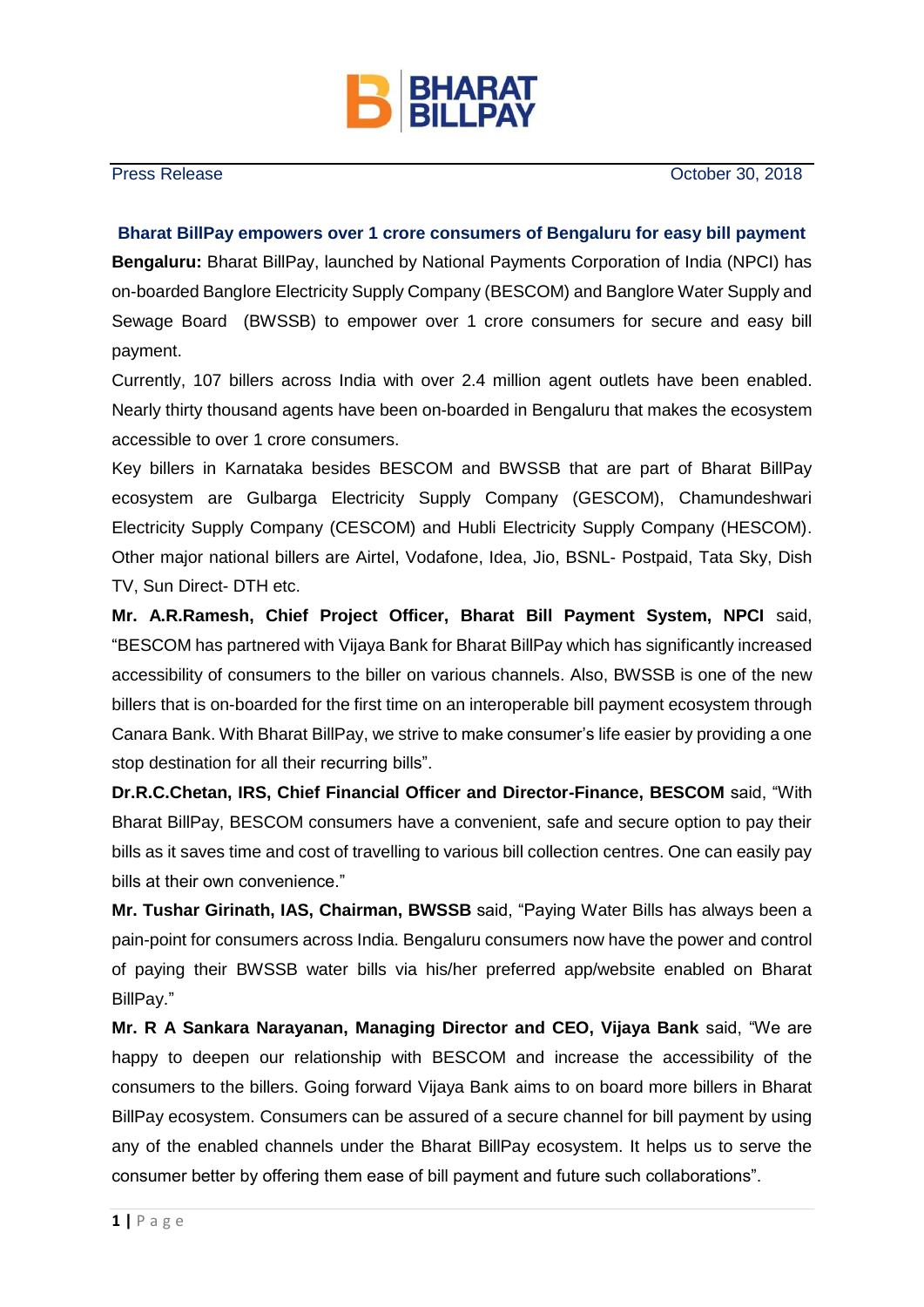

**Mr. Ashok Kumar Sahu, General Manager, Digital Banking Services, Canara Bank** said, "We are happy to collaborate with BWSSB to empower bill payment of water across any of the Bharat BillPay enabled Channels. In future, to increase accessibility we would be offering Bharat BillPay to our consumers on our various platforms like Mobile Banking, Branches etc. along with on-boarding more billers that benefits the entire ecosystem"

Consumers can pay their BESCOM and BWSSB bills in four simple steps as mentioned below:

- 1. Select to pay your bills via net-banking, website, app or physical outlets of banks/nonbanks by just seeing the Bharat BillPay logo.
- 2. Select BESCOM/BWSSB from the list.
- 3. Choose your desired payment mode like Card, Wallet, Net-Banking or Cash as enabled by your bank.
- 4. Receive instant receipt and confirmation with Bharat BillPay logo

The approved categories of billers on Bharat BillPay are: Electricity, Direct-To-Home (DTH), Telecom (Mobile postpaid, Landline postpaid and Broadband), Water and Gas. Once bills are paid, the consumers receive instant confirmation in the form of SMS or/and email or Print receipt with the Bharat BillPay logo.

**About Bharat Bill Payment System:** Bharat Bill Payment System is a Reserve Bank of India's (RBI) conceptualised ecosystem, managed by National Payments Corporation of India (NPCI) which offers integrated, accessible and interoperable bill payment services to consumers across geographies with certainty, reliability and safety of transactions. It offers bill payment service to consumers through a network of agents/ retail shops/ bank-branches and digital channels like Internet banking, mobile apps, websites of banks and non-bank entities. As on date, 62 banks and 10 non-bank entities function as Bharat Bill Payment Operating Units (BBPOUs) in the country. A BBPOU can be a bank or a non-bank institution which handles payment and aggregation of services related to bill payments under the scope of Bharat Bill Payment System (Bharat BillPay). Non-bank entities include aggregators, prepaid instrument issuers and consumer facing organisations. The pilot phase of Bharat Bill Payment System was launched by former RBI Deputy Governor, Mr. R. Gandhi on August 31, 2016.